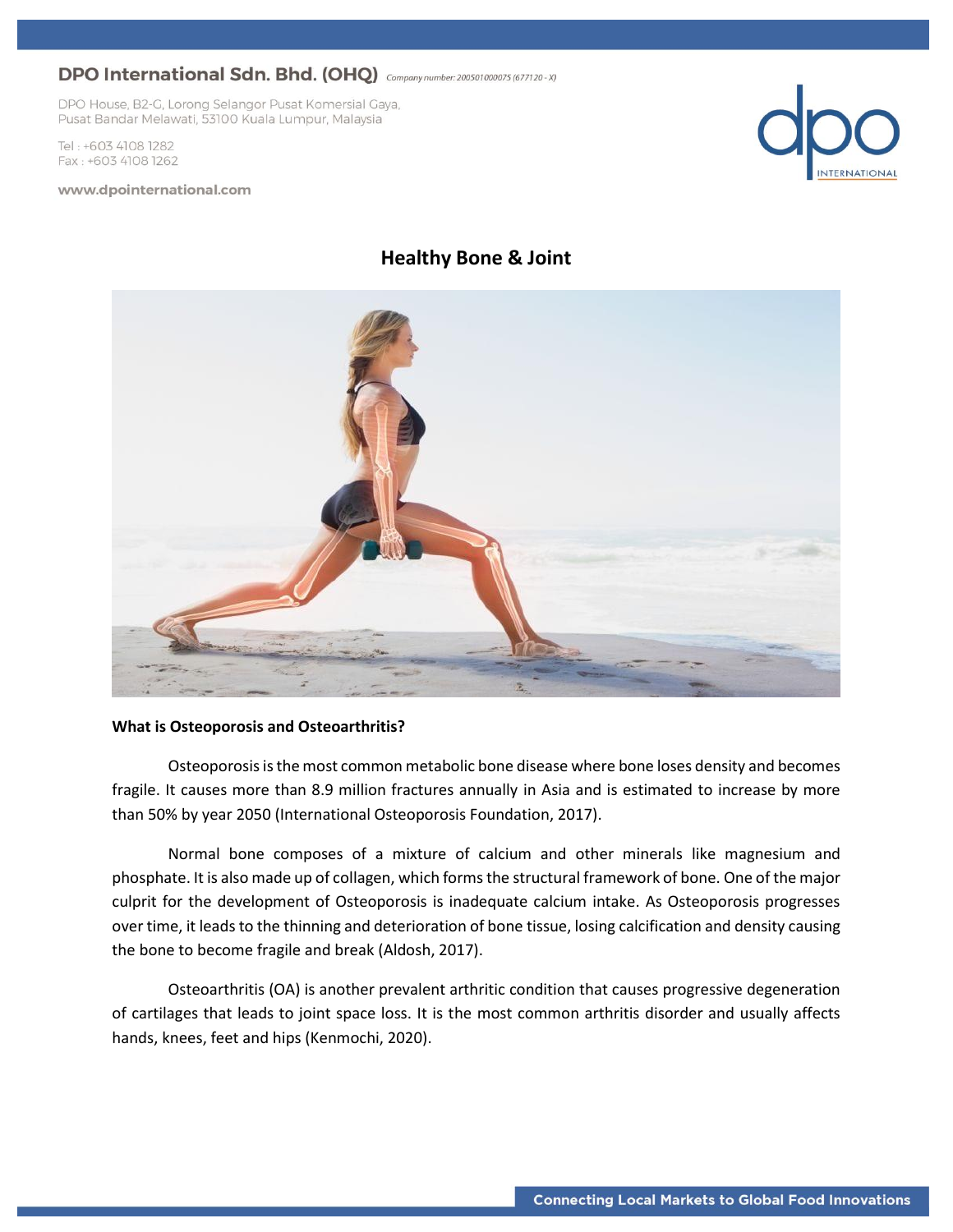DPO House, B2-G, Lorong Selangor Pusat Komersial Gaya, Pusat Bandar Melawati, 53100 Kuala Lumpur, Malaysia

Tel · +603 4108 1282 Fax: +603 4108 1262

www.dpointernational.com



#### **Who is at Risk?**

Osteoporosis is a chronic lifelong condition. Researches have shown an increasing number of fracture cases resulted from osteoporosis occurring among women after the age of 55 and men after 65 years old (Compston et al., 2019). According to the latest statistics by International Osteoporosis Foundation (2017), 1 in 3 women and 1 in 5 men over the age of 50 will experience osteoporotic fractures in their lifetime.

As the availability of lactose-free, calcium-rich foods is limited, individuals with lactose intolerance may have increased risks of developing Osteoporosis and Osteoarthritis. Avoidance of dairy which results to low calcium intake may lead to reduced bone density and fragility fractures (Hodges et al., 2019). Old age and obesity can contribute to the development of Osteoarthritis and affecting mobility.

#### **How to keep your bones & joints healthy?**

Synergy 1 derives naturally from plants and can improve bone health. It maximises peak bone mass during adolescence and minimizes bone mineral loss during old age, decreasing the risk of Osteoporosis. In addition, Synergy 1 also promotes the absorption of calcium by enhancing the bioavailability of calcium in the diet.

Vitamin D and K are both fat-soluble vitamins that are important for calcium metabolism. Vitamin D is vital for normal development and maintenance of the skeleton and joints. Severe Vitamin D deficiency may lead to joint disorders (Chlebowski et al., 2013) whereas adequate intake facilitates intestinal calcium absorption to provide the necessary calcium for bone mineralization (Carmeliet et al., 2015). Vitamin K promotes bone formation by stimulating the osteoblast differentiation, increasing the level of some bone formation markers as well as preventing bone resorption (Solmaz & Amir, 2018).

Calcium is vital to bone mineralization, especially in bone health, from the formation and maintenance of the structure to the rigidity of the skeleton. The average absorption rate is approximately 30% which occurs mainly in the small intestine (Beto, 2015), while the rest is transferred to the large intestine where another 10% is absorbed (Warzecha & Czerwiński, 2016).

Low magnesium intake is associated with low bone density in pre and postmenopausal women. Magnesium intake is found to be positively correlated with a greater bone mineral density in both men and women. Higher dietary magnesium intake can prospectively reduce the risk of Osteoporotic fractures in middle-aged men and women (Veronese et al., 2017).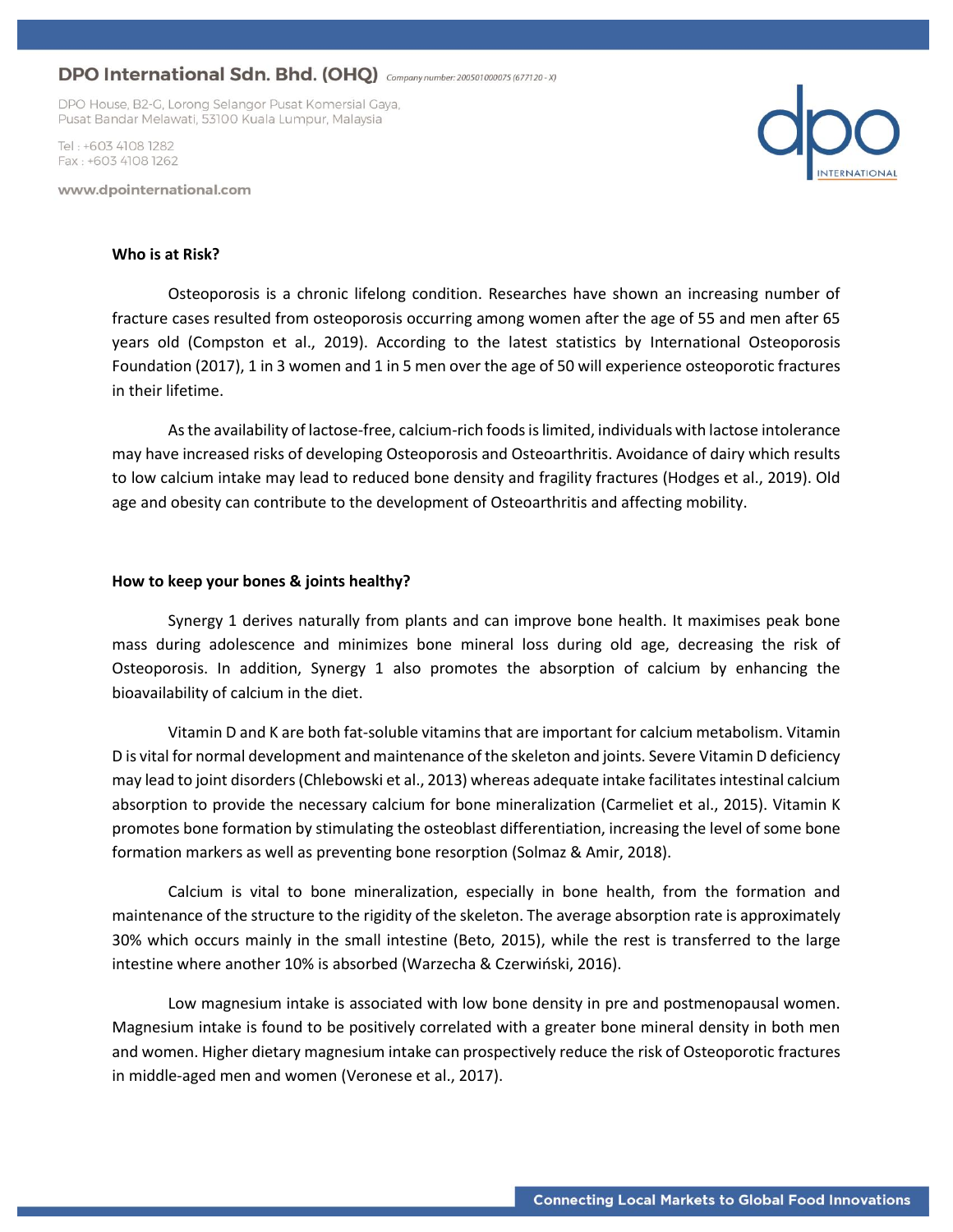DPO House, B2-G, Lorong Selangor Pusat Komersial Gaya, Pusat Bandar Melawati, 53100 Kuala Lumpur, Malaysia

Tel · +603 4108 1282 Fax: +603 4108 1262

www.dpointernational.com



#### **In a nutshell**

The prevalence of Osteoporosis is increasing globally at an alarming rate. The population of those aged over 50 and 70 years old in Thailand are projected to increase by 74% and 216% respectively. As an ageing population, they require a greater focus on Osteoporosis and general healthcare in the coming years (IOF, 2013). We are never too young to build healthy bones and joints. It is extremely important to take advantage of our younger years as it will set the stage for later in life.

### **References**

Abdullah, M. A. A., Sandawana, W. M. & Henrik, F. (2018). Magnesium and Human Health: Perspectives and Research Directions. International Journal of Endocrinology, 1-17. <https://doi.org/10.1155/2018/9041694>

Aldosh M (2017) Importance of Recognition of Osteoporosis and the Radiologic Diagnosis Using DEXA Technique. J Osteopor Phys Act, 5(3), 1-6[. https://doi.org/10.4172/2329-9509.1000206](https://doi.org/10.4172/2329-9509.1000206)

Beto, J. A. (2015). The Role of Calcium in Human Aging. Clin Nutr Res., 4(1), 1-8. Beto J. A. (2015). The role of calcium in human aging. Clinical nutrition research, 4(1), 1–8.<https://doi.org/10.7762/cnr.2015.4.1.1>

Carmeliet, G., Dermauw, V. & Bouillon, R. (2015). Vitamin D signaling in calcium and bone homeostasis: a delicate balance. Best Pract. Res. Clin. Endocrinol. Metab., 29, 621-631.

Chlebowski, R. T., Pettinger, M., Johnson, K. C., Wallace, R., Womack, C., Mossavar-Rahmani, Y., Stefanick, M., Wactawski-Wende, J., Carbone, L., Lu, B., Eaton, C., Walitt, B. & Kooperberg, C. L. (2013). Calcium plus vitamin D supplementation and joint symptoms in postmenopausal women in the Women's Health Initiative randomized trial. J Acad Nutr Diet., 113(10), 1302-1310. <https://doi.org.10.1016/j.jand.2013.06.007>

Compston, J. E., McClung, M. R. & Leslie, W. D. (2019). Osteoporosis. The Lancet, 393, 10169, 364-376. [https://doi.org/10.1016/S0140-6736\(18\)32112-3](https://doi.org/10.1016/S0140-6736(18)32112-3)

Christodoulou, S., Goula, T., Ververidis, A. & Drosos, G. (2013). Vitamin D and Bone Disease. Biomed Res Int. https://doi.org/10.1155/2013/396541

Hodges, J. K., Cladis, D. P. & Weaver, C. M. (2019). Lactose Intolerance and Bone Health: The Challenge of Ensuring Adequate Calcium Intake. Nutrients, 11(4), 718.<https://doi.org/10.3390/nu11040718>